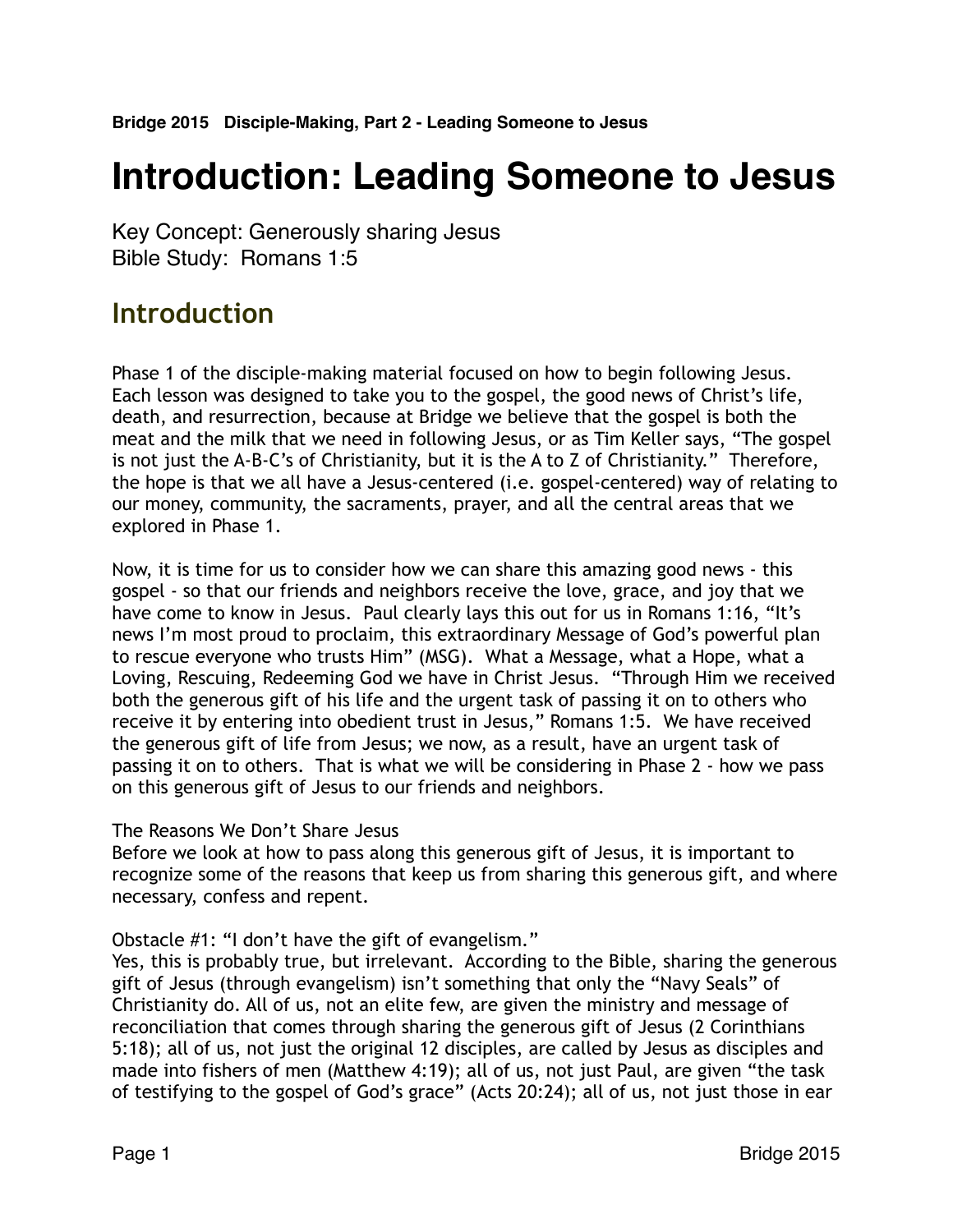shot of Jesus' last words, are under orders to "go and make disciples of the nations, baptizing them" (Matthew 18: 19); all of us, not just some of us, are under orders to love our neighbors, and the most loving thing we can do is share the generous gift of Jesus with them (Matthew 22: 36-40).

Another way to say this is that while we may not all have the gift of evangelism, we are all called to do the work of evangelism. According to a recent survey, less than 1% of Christians feel like they have the gift of evangelism. Yet, all of us are called to the work of evangelism—that is simply what disciples do. Family members do family business and sharing the generous gift of Jesus is family business.

## Obstacle #2: "I've tried, but I'm no good at it."

Some of you have tried in the past and it didn't go so well, so you think, "Why subject myself to something that I am terrible at? I'll just serve in some other way." There are 3 reasons why your previous "success" or "failure" in sharing the generous gift of Jesus shouldn't stop you from doing so in the future. First, you need to make sure you have a Biblical definition of "success" in evangelism. Success is not "winning souls to Jesus" or "saving the lost" - both of these are Jesus' work, not ours. According to Acts 1:8, the central task of evangelism is to bear witness to Jesus - the results (of salvation) are entirely up to Him. Acts 1:8 says, "And you shall be My witnesses in Jerusalem, Judea, Samaria, and to the ends of the earth." That is our role - to bear witness. That is evangelism. Therefore, success is simply being faithful to bear witness to Jesus, or, as we have said throughout, faithfully sharing the generous gift that you have received.

#### Obstacle #3: "I don't know any non-Christians."

Sometimes the longer people are Christians, and the more integrated they become in the church, the fewer relationships they have with non-Christians. I was having a beer with a follower of Jesus who felt this way and I asked him to consider picking up a new hobby that would bring him into contact with non-Christians. He looked at me and said, "Yeah, but the only reason I would pick up this hobby is….." He paused, then smiled as it dawned on him, "the only reason I would pick up this hobby is…..so that people meet Jesus." "Precisely," I said. "That is what following Jesus is all about. You do things you otherwise wouldn't do so that others meet Jesus and Jesus gets glory. What could be greater in life than doing something with one intent: the glory of Christ! Going to the laundromat to meet people while your clothes are being washed for the glory of Christ; joining Rotary to generously share Jesus; joining a play group to generously share Jesus; attending a neighborhood meeting to love your neighbors; building relationships with co-workers for the glory of Christ. Hopefully, our lesson on "Loving Your Neighbors" has helped and all of you are praying weekly for open doors of opportunity to love your neighbors in word and deed.

#### Obstacle #4: "I'm too busy."

In Charles E. Hummel's book entitled The Tyranny of the Urgent, he states, "Our greatest danger is letting the urgent things crowd out the important." So many urgent things invade our lives every day crowding out important things like the Great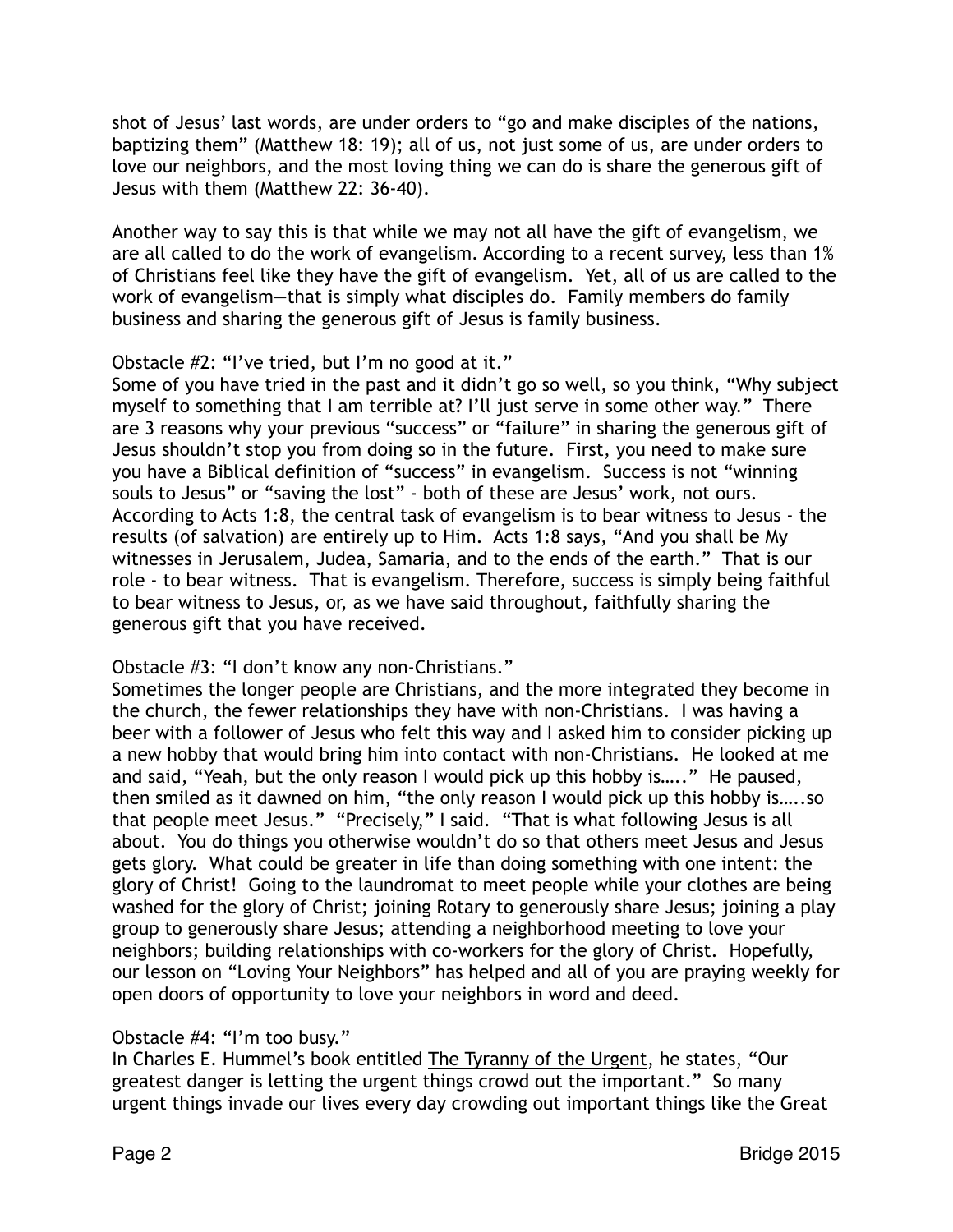Commandment - loving Jesus and loving our neighbors. And, as my mentor often says, "We don't love our neighbors to share Jesus with them, we share Jesus with them because we love them." Sharing the generous gift of Jesus is the most important, most loving thing we can do for our neighbors.

Bradford and I certainly struggle from this too. In order to combat the tyranny of the urgent, we have found it really helpful to have a weekly meeting to make sure that our hearts and our calendars are in line with this most important value of sharing the generous gift of Jesus with our neighbors. Specifically, here are some ways that we're seeking to bring our hearts and calendars in line with this value (and please don't be guilted into copying our application - this should look different for you):

- 1. We have a weekly meeting to talk about how we can love our neighbors on our 3x5 card that we're praying for.
- 2. Our goal is to have 2 non-Christians for dinner every month.
- 3. Stephen's goal: Share the gospel with 3 people a week.
- 4. We both try to pray for the salvation of our 3x5 card daily.
- 5. Missional living meaning all that we do (play group, going to the park, working out, kids games, etc.) is living out the mission of God, which means being intentional and prayerful with the relationships that are built in moving them towards Jesus.

Obstacle #5: "I have no clue how."

Most people simply don't have a clue where to begin. Not only are they not taught, but they have never seen this modeled. Hopefully, this won't be a problem as you journey together as a group.

Obstacle #6: "I'm not a good speaker or very persuasive."

Yes, but this confuses the central gospel reality that God uses the weak things of the world to shame the strong (1 Corinthians 1:26). Moses didn't feel like he was very eloquent or persuasive either, but God chose him to make a speech to Pharaoh that would decide the fate of millions of people; David was the the youngest son, a shepherd boy, who became a murderer and adulterer, but God chose him to be the greatest King Israel ever had; Mary was poor and a virgin, but God chose her to birth His son; Paul was trying to stamp out the church of Jesus, but God chose him to be the prominent architect of the church of Jesus. God doesn't need "all star" evangelists to bring people to salvation, but he does want you in all of your weakness to step out and generously share the gift that was generously given to you.

Obstacle #7: "I'm afraid of what it will do to our relationship."

Politics and religion are the two subjects that are universally off limits. We are afraid of what sharing Jesus will do to a relationship in some cases. "What will they think of me? I don't want them to think I am pushy or one of those Jesus-freaks." And, quite honestly, we all want to be liked, but more important than being liked is being faithful and being loving. Let God sort out how they will "feel" about you remembering that the most loving thing you can do is to eventually share the generous gift of Jesus. Think about it. If we knew a store that gave away joy, peace,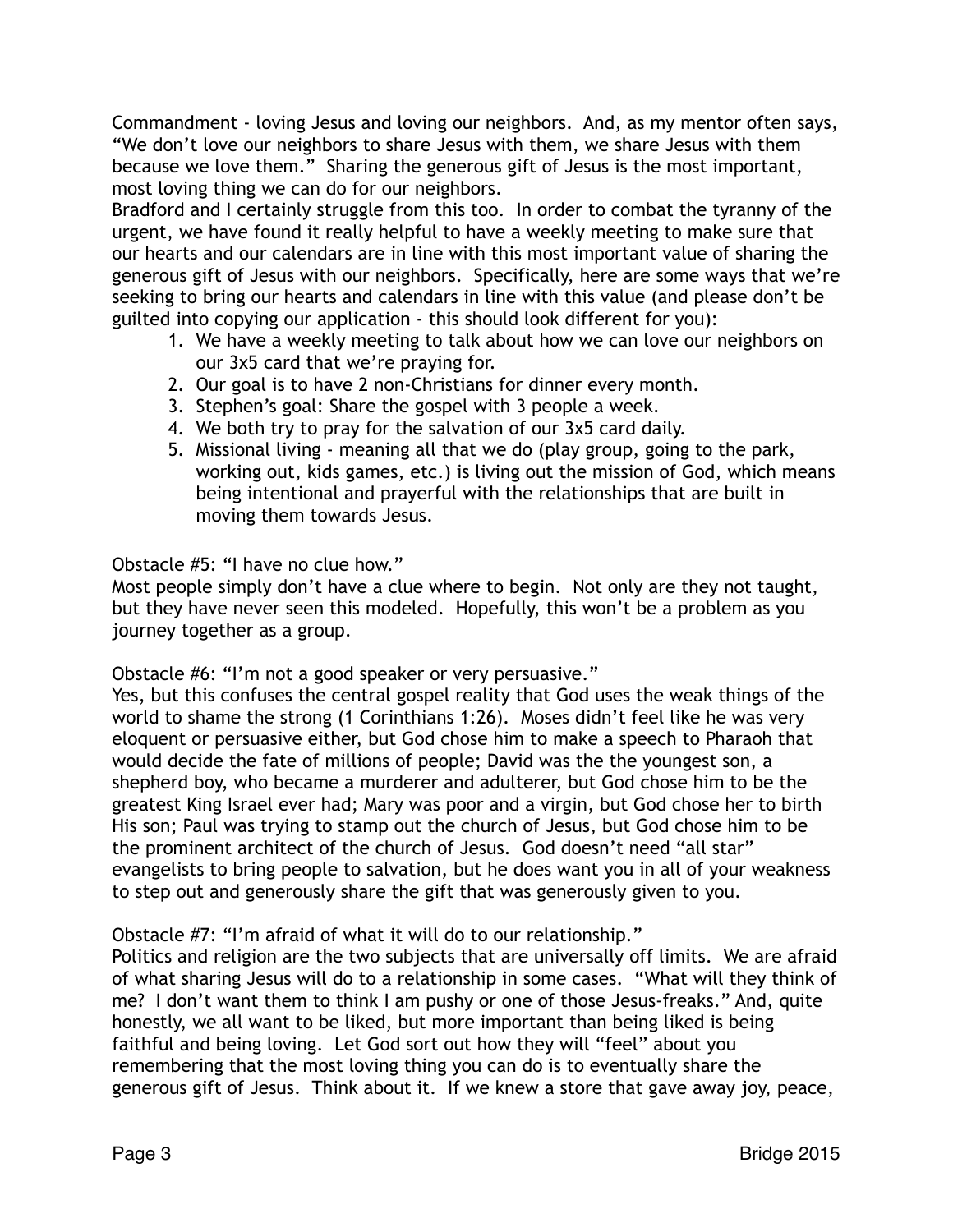and love, would we really be loving our neighbors if we didn't tell them about such a store?

Obstacle #8: "My relationship with Jesus is a private thing."

No, a relationship with Jesus isn't a private thing. It is personal, yes, but it most certainly is not private. Satan wants it to be private so that we are isolated; Jesus wants our relationship to be public and deeply embedded in community. His desire for us is to be freely and openly sharing our failures (so our community can pray for us) and our successes (so that He gets glory).

## Methods for Sharing Jesus

All of us are guilty of allowing these things (and others) to keep us from generously sharing the gift of Jesus, but now let's think about some different ways to begin to change. Here are a few ways that we can generously share Jesus in the days to come:

# 1. Inviting to church

According to studies, the number one way people become Christians is through a friend inviting them to church. Wisdom and prayerful love is required in knowing when (and how often) to invite your neighbors, but know that, as your pastor, I'm committed to making our services and messages accessible and relevant to your non-Christian friends. I welcome your feedback in helping us continue to make our church a place to which you love inviting your neighbors.

# 2. Inviting to Bridge group

Many non-Christians are hesitant to come to a church, but they are longing for an authentic community. It is our hope that each of our Bridge groups provide an authentic community where believers and non-believers are serving and loving together. As is often said, our community groups should allow people to belong before they believe. If there are no non-Christians in your community group, then it would be a worthwhile discussion to think through why that is the case and how that can change.

# 3. Inviting to serve

We should constantly be drawing in other non-Christians who have a heart for renewing the community. Hopefully you can use some of our mercy, justice, and community development opportunities as a way to begin generously sharing the gift of Jesus.

# 4. Sharing your story

Your story isn't debatable. It is your story. And it is probably the most powerful way for you to bear witness to Jesus. Developing a 5 minute version of your testimony with a bridge to explore Jesus is one of the best ways to generously share the gift of Jesus.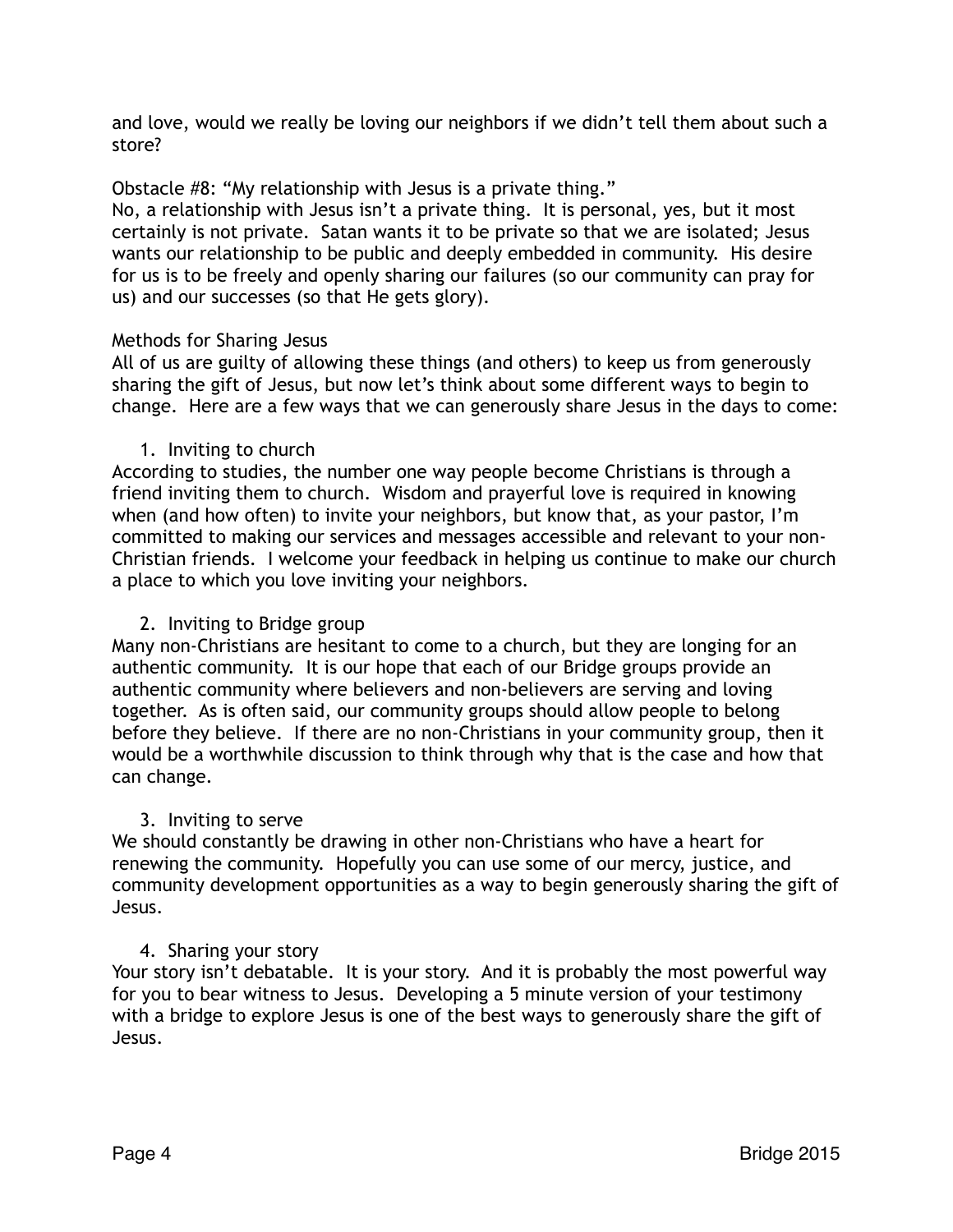Here are 2 sample outlines for your story: Life Transformation \*What my life looked like before I met Jesus \*How I met Jesus \*How Jesus has changed me

Impact of Jesus

\*Share an example of your sin that separated you from God \*Share how Jesus loved you, as a sinner, and how His love changed you \*Share how Jesus' Spirit (Holy Spirit) has given you power and victory over your sin

5. Sharing A Gospel Presentation (see Lesson 1 - The Gospel) On some occasions, you may have a chance to share the gospel in one sitting. Knowing Lesson 1 is really helpful for this.

6. Inviting to Curious Discussion Forum

One way for you to generously share the gift of Jesus is by inviting your friends or neighbors to come with you to one of our Curious Discussion Forums hosted by Pastor Stephen.

7. Inviting to Explore the Life of Jesus (Mark Study) Over the next 6 weeks, we will be learning how to generously share the gift of Jesus by exploring the life of Jesus through the book of Mark.

#### BRIDGE QUESTIONS

How do you get people to explore the Life of Jesus with you (in a Mark study) over lunch or coffee? Share your story with a bridge to explore the life of Jesus.

Spiritual Journey: We have been friends for awhile, but I have never heard about your spiritual journey. Tell me about your spiritual journey and the things that shaped you growing up. After you listen, you say, "I would love to hear more about your journey and also share with you about my journey. In fact, the person who shaped my journey more than any other is Jesus. What if we read through the book of Mark together for 6 weeks so that we could learn from His journey, my journey, and yours?"

Far from God: Do you feel far from God or near to God? I think probably the best way to address feeling far from God (or solidify that you are close to God) is by reading through the book of Mark because this book provides an answer to how we draw near to God. Would you be interested in meeting with me for 6 weeks to talk about it?

Hope: I believe that Jesus has the power to do for you what He has done for me (and far more) and fill you with hope, joy, and peace. Would you be interested in exploring the life of Jesus with me for the next 6 weeks by reading through the book of Mark?

More?: Guys - conversation will inevitably drift to sports/work/food.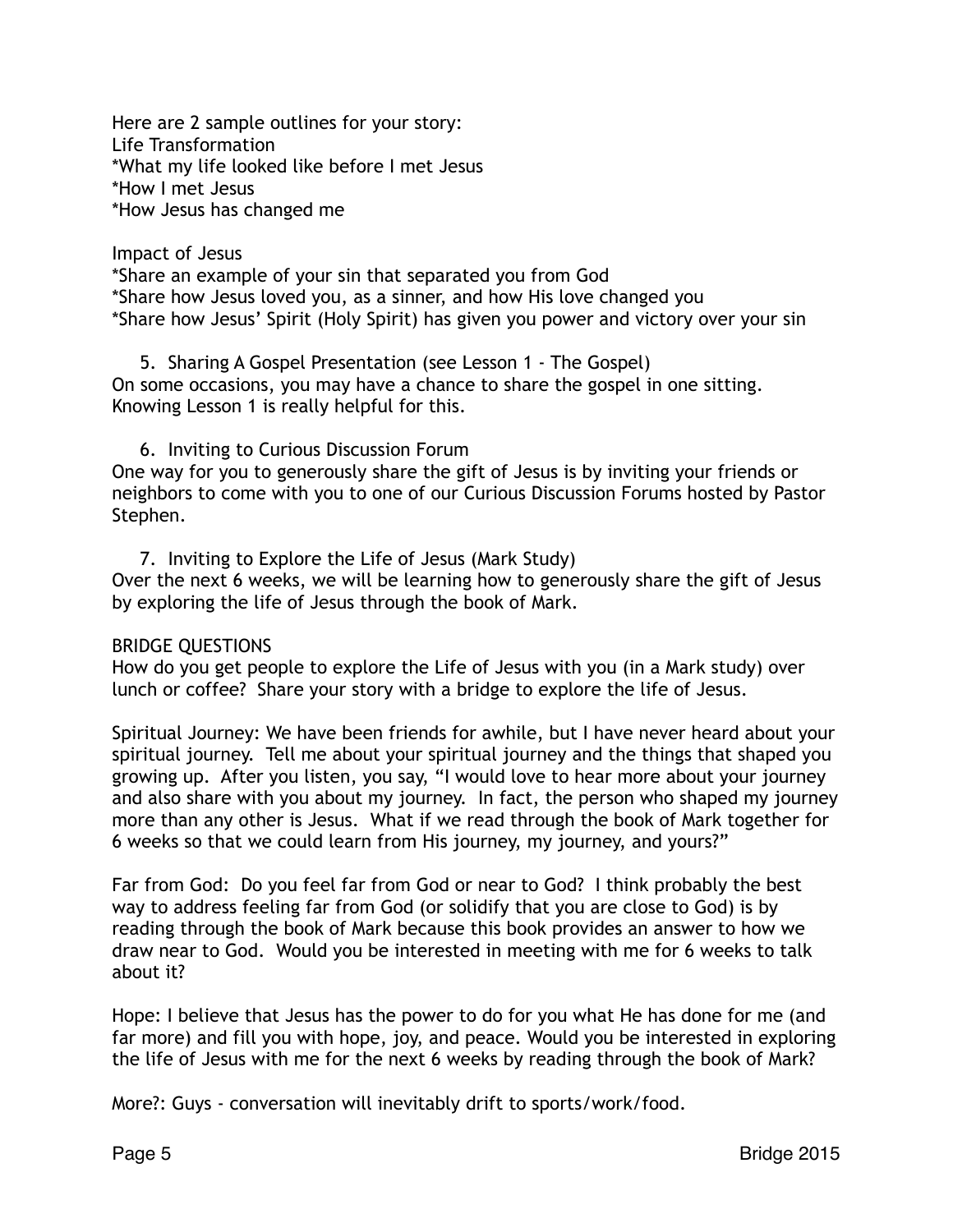Ladies - conversation will inevitably drift to relationships. I would love for us to get together for six weeks to talk about more than just these things, but to talk about spiritual things and how God relates to relationships and work and all the things we normally talk about. As your friend, I really value your perspective and want to learn from you and where you are on your journey, and I'll share my perspective as a Christian. In fact, it would be helpful to get God's perspective, which is why I suggest we read through the book of Mark together and discuss it for 6 weeks.

Creating an interest to read Mark: Mark is essentially a biography about one of the most influential men that ever walked the planet. Obviously, Jesus is recognized as one of the greatest experts on spirituality that you will find, so it makes sense for us to use him as a reference point. Also, the good news is that Mark is a really short book. You can read less than three chapters (which is usually only a page or two of reading) every week and we'll have read the whole book in 6 weeks.